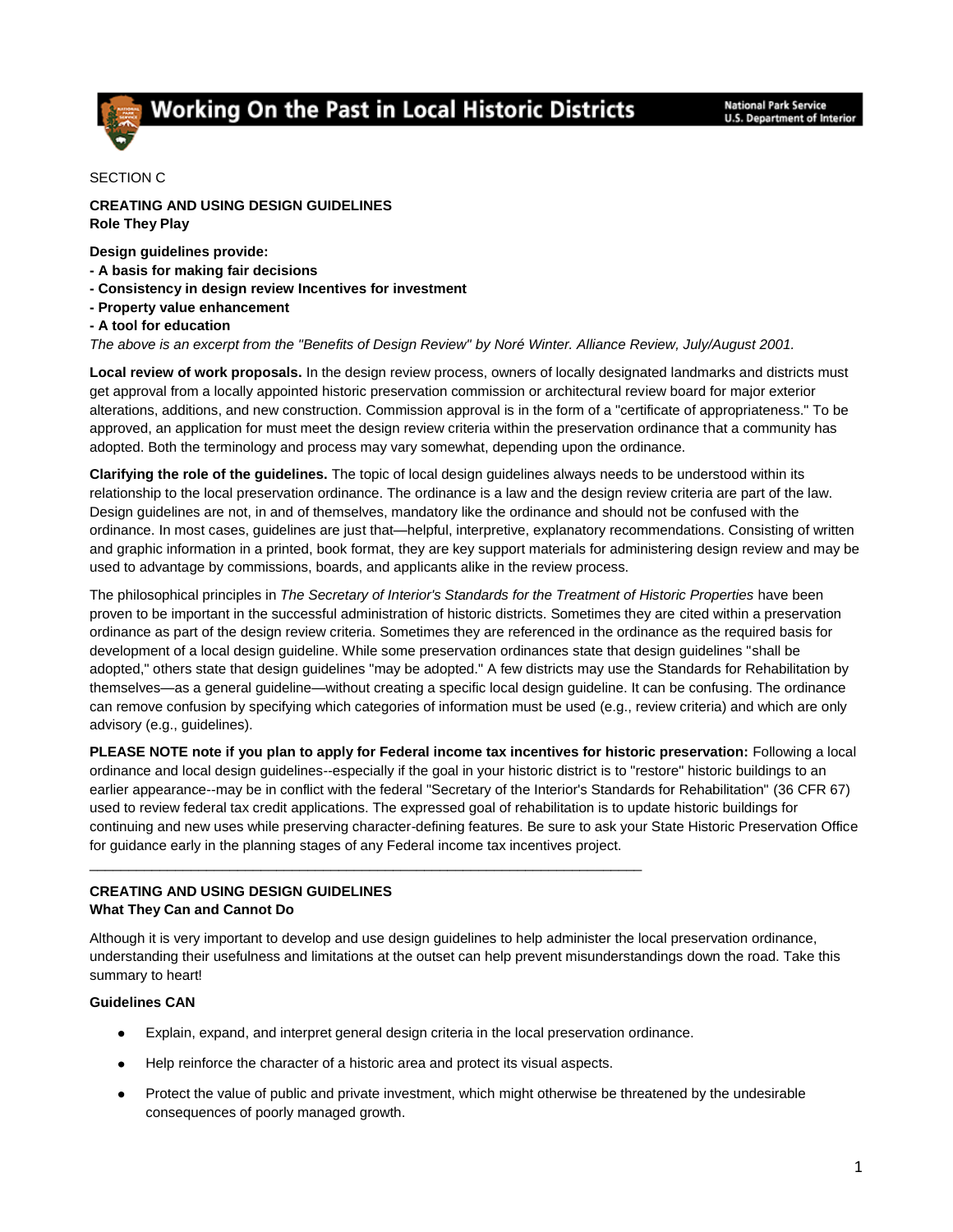- Indicate which approaches to design a community encourages, as well as which it discourages.  $\bullet$
- Serve as a tool for designers and their clients to use in making preliminary design decisions.  $\bullet$
- $\bullet$ Increase public awareness of design issues and options.

#### **Guidelines CANNOT**

- Serve the same legal purpose as the design review provisions of the ordinance. An ordinance is a law, but local design guidelines are typically not laws.
- $\bullet$ Limit growth, or regulate where growth takes place. Guidelines address only the visual impact of individual work projects on the character of a local historic district. Growth itself is a separate issue that must be separately addressed through zoning ordinances and preservation planning.
- $\bullet$ Control how space within a building is used. They usually deal only with the exterior, publicly visible portions of buildings, not with how interior space is laid out or used.
- $\bullet$ Guarantee that all new construction will be compatible with a historic area or the guarantee creativity that is essential to the best sorts of sensitive design.
- Guarantee "high quality" construction. Since materials are generally not specified in the design guidelines, the final  $\bullet$ visual results, again, cannot be guaranteed.

*What Guidelines Can and Cannot Do For Your Historic District*. Excerpted and adapted from Design Review for South Carolina Historic District Commissions by Winter & Co., 1988.

\_\_\_\_\_\_\_\_\_\_\_\_\_\_\_\_\_\_\_\_\_\_\_\_\_\_\_\_\_\_\_\_\_\_\_\_\_\_\_\_\_\_\_\_\_\_\_\_\_\_\_\_\_\_\_\_\_\_\_\_\_\_\_\_\_\_\_\_\_\_\_

## *This is SECTION "c"*

## **CREATING AND USING DESIGN GUIDELINES Accepted Principles & Practices**

"Accepted practices of historic preservation provide the theoretical foundation for the guidelines." *Noré V. Winter, Developing Design Guidelines for Historic Districts, 1993*

**A firm foundation.** The work we do today in our historic neighborhoods and on local landmarks is firmly connected to accepted historic preservation principles and practices of 19th century Europe. From the past, we inherit the idea of a hierarchy for work, from the "least intervention to the greatest." These are a few of the well-known ideas. We "maintain rather than repair." We "repair rather than replace." We "preserve rather than restore." We "restore rather than reconstruct."

**Development of Federal Standards in the '70s.** Based on accepted principles and practices, the National Park Service created The Secretary of the Interior's Standards for Historic Preservation Projects. This document contained general Standards for all projects and specific Standards for acquisition, protection, stabilization, preservation, rehabilitation, restoration, and reconstruction. The early Standards were used to measure the appropriateness of project work where federal grant-in-aid funds were sought. Also in the 70s, the Standards for Rehabilitation were singled out as requirements for a brand new federal program that offered a 20% tax credit for certified rehabilitation work—-the Federal Preservation Tax Incentives Program. By adopting the Standards in regulation, the federal government made them requirements for those programs.

**Ongoing use in the '80s and '90s.** During two decades of ongoing use within the NPS' Federal Preservation Tax Incentives and Grant-in-Aid Programs, the Secretary's Standards were updated with public input to keep pace with the times. The Standards for Rehabilitation were revised in 1990 through their adoption in regulation (36 CFR 67) for the Tax Incentives Program. The Secretary of the Interior's Standards for Historic Preservation Projects were revised in 1983 and again 1992, when they were re-named *The Secretary of the Interior's Standards for the Treatment of Historic Properties* through their adoption in regulation as 36 CFR 68. They remain in use today within the HPF Grant-in-Aid Program.

**Into the 2000s.** Without a doubt, Rehabilitation is the most frequently applied approach to work in our nation's communities today and the Federal Preservation Tax Incentives Program is as popular as ever. But the Standards for Rehabilitation have tended to overshadow the more inclusive conceptual package, *The Secretary of the Interior's Standards for the Treatment of Historic Properties.* The Standards for Rehabilitation are often applied where the project goal is Preservation or Restoration. If a historic district applies work other than Rehabilitation—in particular, Restoration—then other Standards should be considered, adopted, and applied as well. Read on to learn more about the basic differences between the four treatments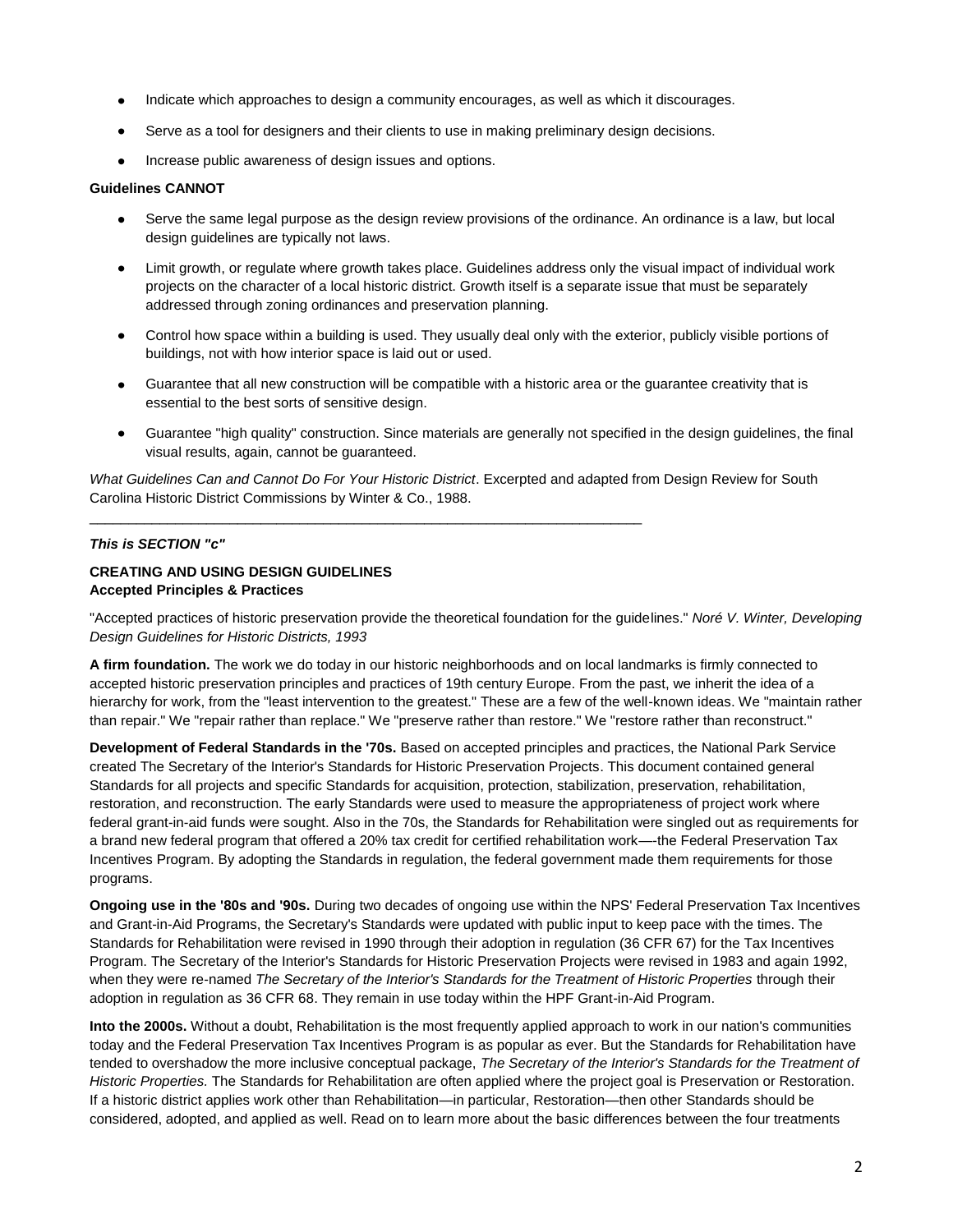and the importance of choosing the best approach for work in your historic district or on a local landmark!

\_\_\_\_\_\_\_\_\_\_\_\_\_\_\_\_\_\_\_\_\_\_\_\_\_\_\_\_\_\_\_\_\_\_\_\_\_\_\_\_\_\_\_\_\_\_\_\_\_\_\_\_\_\_\_\_\_\_\_\_\_\_\_\_\_\_\_\_\_\_\_

\_\_\_\_\_\_\_\_\_\_\_\_\_\_\_\_\_\_\_\_\_\_\_\_\_\_\_\_\_\_\_\_\_\_\_\_\_\_\_\_\_\_\_\_\_\_\_\_\_\_\_\_\_\_\_\_\_\_\_\_\_\_\_\_\_\_\_\_\_\_\_

## **CREATING AND USING DESIGN GUIDELINES The Secretary's Standards and Local Guidelines**

*Until fairly recently, historic district commissions and review boards adopted the Secretary of the Interior's Standards for Rehabilitation to administer the local preservation ordinance without local design guidelines. If yours is one of them, please consider two important points:* 

**Why you need specific local design guidelines.** The Secretary's Standards for Rehabilitation are very broad, general philosophical principles developed by the federal government for reviewing project work on individual buildings receiving federal grant funds and tax credits. But a historic district is a collection of buildings, sites, and settings that share a common history, appearance and special meaning in time and place. Typical work projects in historic districts have a visual impact on the distinctive character of adjacent structures, streetscapes, and the larger setting. It makes better administrative sense to create a local—specific—design guideline based on principles of the Standards than use the Standards by themselves to review a work proposal for a Certificate of Appropriateness.

**Better still, include all four approaches to work in your guidelines.** A second, even more important, issue is calling all work in historic districts "rehabilitation" when the work is, in fact, preservation or restoration—or even reconstruction. **It can't all be rehab, can it? The answer is "no."** For instance, if project work is proposed to restore a landmark building for public interpretation, then the Standards for Restoration should be used from start to finish.

If work in your district is not all rehabilitation, then your ordinance should reflect broader criteria and the local design guideline you develop should include additional interpretive guidelines. The model you can easily use locally is *The Secretary of the Interior's Standards for the Treatment of Historic Properties with Guidelines for Preserving, Rehabilitating, Restoring, and Reconstructing Historic Buildings.*

# **CREATING AND USING DESIGN GUIDELINES Steps in Writing Local Guidelines**

"Local Design Guidelines are a part of a longstanding tradition of balancing the welfare of the general public and the interests of individual property owners. Local preservation ordinances, zoning laws, and building codes are other tools traditionally used to maintain this balance. They are not intended to prevent property owners from making changes to their property. They are meant to ensure that those changes enhance the historic qualities that are enjoyed by all members of the community and which make an area a special place in which to live and work. Depending on the powers outlined in the ordinance and the particular needs of the district, design guidelines can range from recommended design approaches to compulsory standards. Of course, there are many intermediate levels in between…" *This web page adapted from an Information Sheet: Historic District Design Guidelines, Georgia Department of Natural Resources, 1985.* 

**First, think about how you are going to use the design guidelines.** Remember—-the ordinance is a law and the design review criteria are part of the law. Design guidelines are not, in and of themselves, mandatory like the ordinance and should not be confused with the ordinance. In most cases, guidelines are just that—helpful, interpretive, explanatory recommendations. Recognize that if you call it a "guideline," you should not deny a work proposal just for failing to meet the guideline. A guideline is advisory. If you wish to describe a basis for denying an application, call it a criterion, standard, or some other term that makes clear that it is a requirement and make it part of your ordinance.

**Who should be on your writing team?** The first order of business is to put together a *team* to draft your local design guidelines. Be sure to engage knowledgeable and committed people in your guidelines work group, e.g., preservationists, district residents, policy setting officials, and code inspectors. Architects, preservation consultants, urban planners, lawyers, and other professionals should be consulted and can provide invaluable ideas on the substance and effect of the proposed language.

**ONE /** *Analyze your district's character.* It is essential to have a clear understanding of the history of the district and how that history is reflected by its physical characteristics, such as the architecture, landscape, and street plan. Ideally, the buildings, streetscapes, and setting should be identified in the district's nomination package. Has the district evolved over time or does it represent one period in time? Decide exactly what it is that needs to be protected!

**TWO /** *Identify historic preservation goals and district needs.* Will buildings in the district be preserved, as is; or rehabilitated for new uses; or restored to an earlier appearance? Will different approaches to work be applied, depending upon the significance, use, and interpretation? In this section, identify the approach or approaches to work that will protect the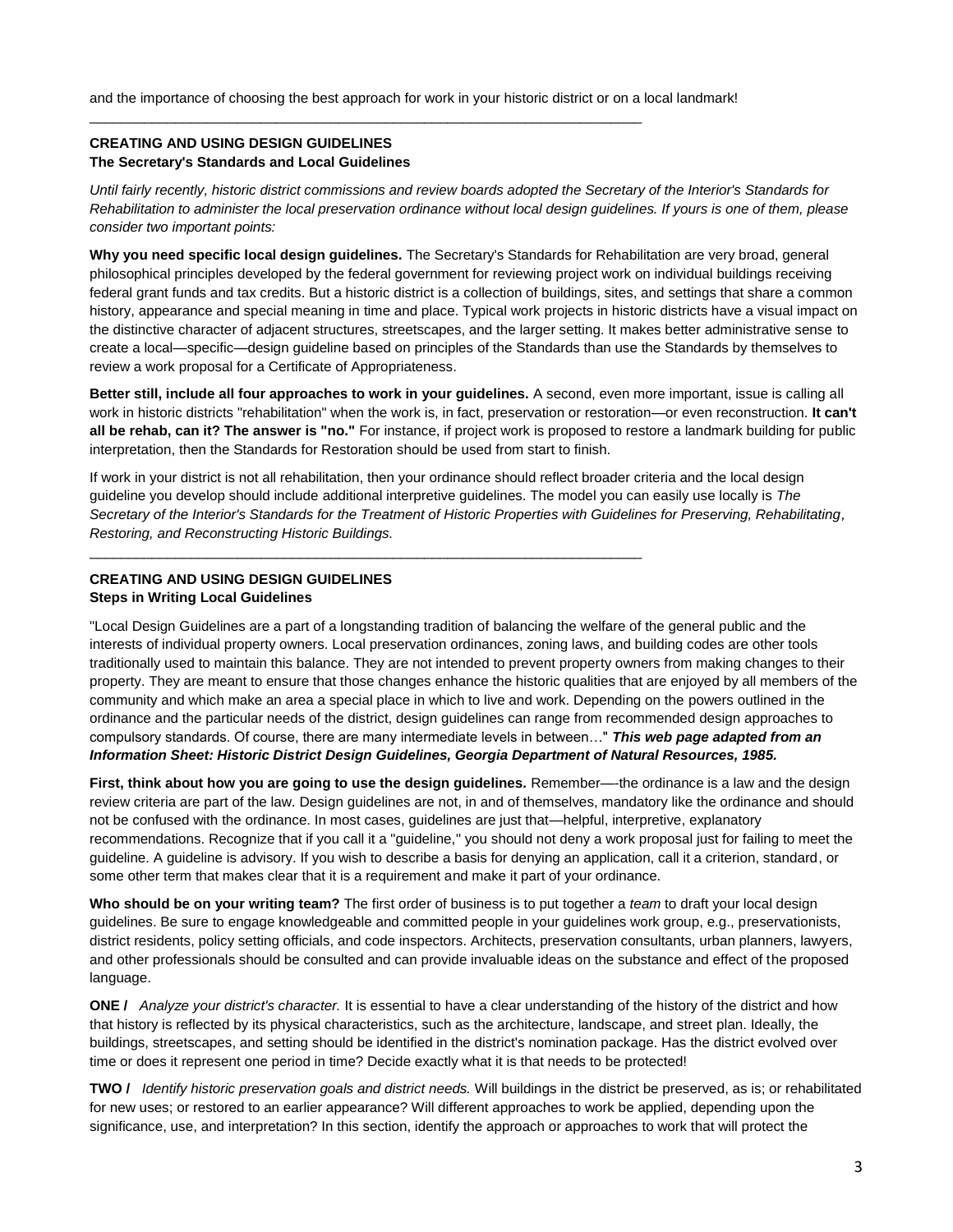historical value and significant features of the district, e.g., preservation, rehabilitation, or restoration. Include general Standards or principles for all treatments for which guidelines will be written. Guidelines, however, should be custom-tailored to the particular history and characteristics of the district. For example, if a town has six districts and they differ in appearance and the kinds of work needed to protect them, then each one should have a specific set of guidelines.

**THREE /** *Review other district guidelines*. See how other historic districts have developed design guidelines in order to prevent "reinventing the wheel." Choose basic elements that apply to your own historic district and adapt them to yours. Especially note successful methods of illustrating preservation concepts.

**FOUR /** *Write specific guidelines for your district.* Design guidelines should address the special character of your district and the work needed to protect it. Draft an illustrated history that identifies significant characteristics and features of the district, such as buildings, streetscapes, and landscapes. The use of photos and drawings throughout to reinforce key points is strongly recommended. Information on materials maintenance, repair and replacement should be included, as well as guidance on new construction in the district. If restoration is a recommended treatment for the district, guidelines on those approaches should be included. Make guidance on the treatment of streetscape (including signage) and landscape features an integral part of the publication.

**FIVE /** *Review your design guidelines.*While in final draft, review the guidelines, asking a number of questions: Are they consistent with the provisions of the local ordinance? Do they achieve the original goals? Are there administrative problems? Do they conflict with the ordinance and other codes? If the Secretary of the Interior's Standards are used, do your guidelines agree with the principles in the Standards? Are they consistent with the particular needs of the district? Will the guidelines meet with community support? How do we want to use the guidelines? Are they truly advisory in nature or should we call them "standards" or "criteria" because we want to make them requirements? Answering questions like these can prevent problems that might otherwise arise later.

### **CREATING AND USING DESIGN GUIDELINES Conducting a Successful Design Review Meeting**

**There are four basic factors that influence the quality of the review process:** 

- **The clarity of the design guidelines**  $\bullet$
- **The operating style of the review committee**  $\bullet$

\_\_\_\_\_\_\_\_\_\_\_\_\_\_\_\_\_\_\_\_\_\_\_\_\_\_\_\_\_\_\_\_\_\_\_\_\_\_\_\_\_\_\_\_\_\_\_\_\_\_\_\_\_\_\_\_\_\_\_\_\_\_\_\_\_\_\_\_\_\_\_

- $\bullet$ **Consistent review procedures**
- **Documentation of decisions and their rationale**  $\bullet$

Within that framework, here are some excellent tips—-presented as a series of steps—-for making sure the meeting is clearly presented and that the design critera in the ordinance and local design guidelines that have been adopted are precisely followed.

**1. Remember that the purpose of the meeting is to make a decision!** Keep this objective paramount. Not only that, the decision should be made in a timely manner, and it should be stated clearly. The commission or review board should enter the review meeting with a willingness to discuss, but always within the context of the design review criteria and guidelines.

**2. Focus on the big issues, not on personal biases or petty details.** This means that reviewers must distinguish between a design concept that they may dislike personally, but that meets the design criteria and guidelines, and a design that is objectively inappropriate because it clearly violates the design criteria and guidelines.

**3. Remember that the ordinance and guidelines that were adopted represent a consensus** of residents, professionals, and political leaders, and that the commission's role is to administer them, not to draft new guidelines at every meeting.

**4. Listen to the presentation by the applicant and his representatives.** This provides the applicant with the opportunity to describe the project objectives and to show the intended design.

**5. Ask for clarity of presentation content.** Withhold design criticisms. First determine that everyone understands what has been presented. Ask questions about what the drawings mean, if necessary. Don't be embarrassed if technical information is not clear. It is your responsibility to be certain that you understand what has been presented.

**6. Check to see that documentation for the proposal is complete**. If important drawings, models, or photographs are missing that are essential for the commission to make a determination, cut the review short before getting into design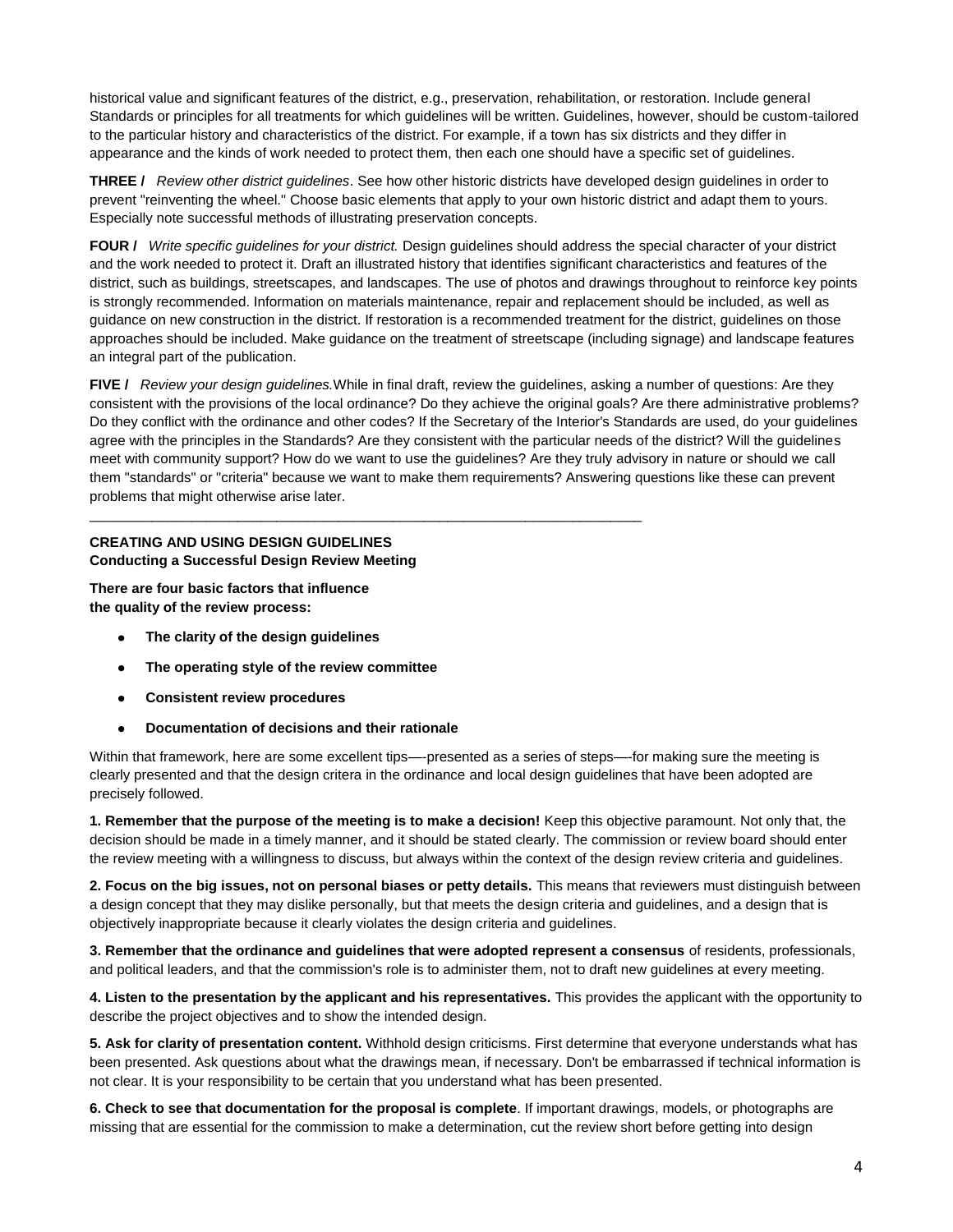criticism. Reviewing an incomplete application is a waste of time for everyone. It may also be a disservice to an applicant if a proposal is denied, simply because it is misunderstood.

#### **7. If the documentation is complete, critique the proposal following the design criteria and guidelines**. USE A

CHECKLIST to see that you covered all the items, and ask for public comments as well. You should allow open discussion among the commission, applicant, and public, but keep it on track and avoid tangential issues that may be emotionally charged, but do not have direct bearing on the appropriateness of the design in terms of the criteria and guidelines.

**8. When the discussions seem to be over, ask these questions of yourselves.** First: "Have the criteria and guidelines been sufficiently met to merit an approval? You have two choices for an answer: "Yes" or "No." Second: "Which criteria and guidelines give you the basis for making this decision?" An approval or disapproval should be based on specific criteria in the ordinance, and you should be able to identify the critical ones. If you can answer these questions, you are ready for a vote!

**9. Once you have voted, summarize the outcome clearly.** Remember, you are not finished until you have a summary! Do not let the applicant leave without understanding what you have decided-approval, denial, a conditional approval, resubmission of a new design, etc.

**10. Finally, thank the applicant for participating in the process.** A successful design review meeting means that you have treated the applicant fairly by basing your decision—either way—squarely on the ordinance's design criteria, and the design guidelines written and adopted by your community.

Adapted from Making Judgments in the Review Process: A Guide for the Design Review Committee by Noré V. Winter, 1986.

 $\overline{a}$  , and the set of the set of the set of the set of the set of the set of the set of the set of the set of the set of the set of the set of the set of the set of the set of the set of the set of the set of the set

## **CREATING AND USING DESIGN GUIDELINES Problems Facing Historic District Commissions**

Despite a rapidly growing body of law dealing with the powers of local historic preservation commissions, there are troubling hints that in many communities existing commissions do not (because they cannot) do an adequate job of protecting local resources. There may be several reasons for such a problem:

**ONE / A weak local preservation ordinance**, which prevents the commission from protecting local resources adequately. This weakness may be of two primary types: ambiguity in language (often resulting from a failure to define key terms) or unnecessary restrictions in basic commission powers. Although there are now several published "model" preservation ordinances, review of an existing local preservation ordinance should always be undertaken by someone familiar with the body of existing case law in a specific state but also aware of national trends in local historic preservation programs.

**TWO / Lack of staff support for the commission**, which makes it difficult for the commission to issue suitable minutes, to draft certificates of appropriateness and to monitor work on approved projects. Adequate local staff is essential in order for a commission to produce the routine administrative paperwork that any responsible local governmental agency needs to prepare as evidence that it has followed required procedures and reached a clear decision.

**THREE / An inadequate budget for the commission's work**, which prevents staff and commission members from attending training workshops, national or regional or statewide preservation conferences, and makes subscribing to basic materials which might help the commission in its work difficult or impossible. The National Park Service and National Alliance of Preservation Commission have sponsored helpful statewide and regional training conferences, and the National Trust for Historic Preservation routinely includes in the program for its annual preservation conference several sessions for preservation commission members.

**FOUR / Lack of support from a city or county attorney**, meaning that challenges to the commission are weakly defended and that basic legal advice to the commission chairman, members and staff about the commission's powers and proper procedures for conducting hearings is unavailable. In extreme cases, a local attorney may have a personal bias that makes it impossible for this individual to provide objective advice, which accurately reflects existing case law.

**FIVE / Political interference with the operations of the commission**, perhaps taking the form of poor appointments to the commission or a tendency for the city council to overrule the commission almost automatically whenever an owner files an appeal to the council from a commission decision.

**SIX/ The failure of commission members to understand the local preservation ordinance they administer** and the appropriate role of the commission on which they serve.